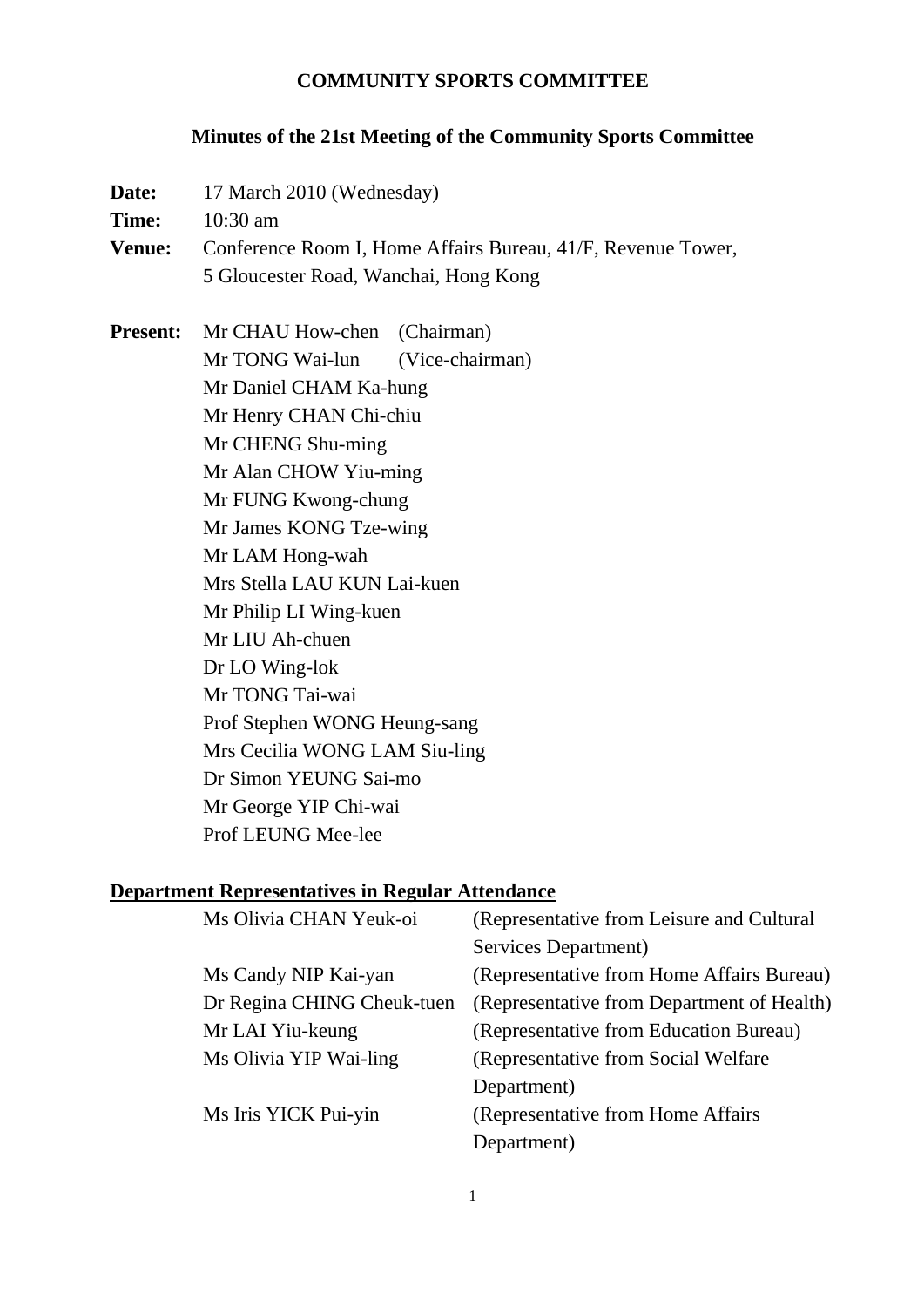### **Absent with Apologies**

 Prof CHEUNG Siu-yin Mr Lawrence LO Wing-man

### **In Attendance**

| Mrs Betty FUNG CHING Suk-yee | (Leisure and Cultural Services Department) |
|------------------------------|--------------------------------------------|
| Mr Bobby CHENG Kam-wing      | (Leisure and Cultural Services Department) |
| Ms LAM Sau-ha                | (Leisure and Cultural Services Department) |
| Ms OR Wai-yee                | (Leisure and Cultural Services Department) |
|                              |                                            |

#### **Secretary**

Ms LOK Kit-ha (Leisure and Cultural Services Department)

### **Opening Remarks**

1.1 The Chairman welcomed all Members and representatives from various government departments to the meeting. The Chairman remarked that this was the first meeting of the current Community Sports Committee (CSC), which consisted of 27 Members, among whom seven were new, including Mr Henry CHAN and Mr LAM Hong-wah from the District Councils (DCs), Mrs Stella LAU, Prof Stephen WONG and Dr Simon YEUNG from the education sector, Mr Philip LI and Mrs Cecilia WONG from the sports sector. The Chairman was grateful to former CSC Members, including Mrs Susana CHAN, Mr Norman CHAN, Ms CHAU Chuen-heung, Mr Francis CHAU, Mr Cowen CHIU, Mr Kenny CHOW, Mr Benedict LEE, Mrs Laura LING, Mr PUI Kwan-kay and Mr YEUNG Hoi-cheung for their contribution. He hoped that all Members would actively voice their opinions and work hand in hand to promote Sport for All.

# **Item 1: Confirmation of the Minutes of Last Meeting of the CSC**

2.1 The draft minutes of the 20th meeting were sent to Members for comment by fax on 1 February by the Secretariat and hitherto proposed amendments were received from the Home Affairs Bureau (HAB) and Education Bureau (EDB). The amended draft minutes were faxed to Members on 10 March. The Chairman asked Members to refer to the proposed amendments tabled at the meeting. As no further amendment was proposed at the meeting, the Chairman announced that the minutes of the 20th meeting were endorsed.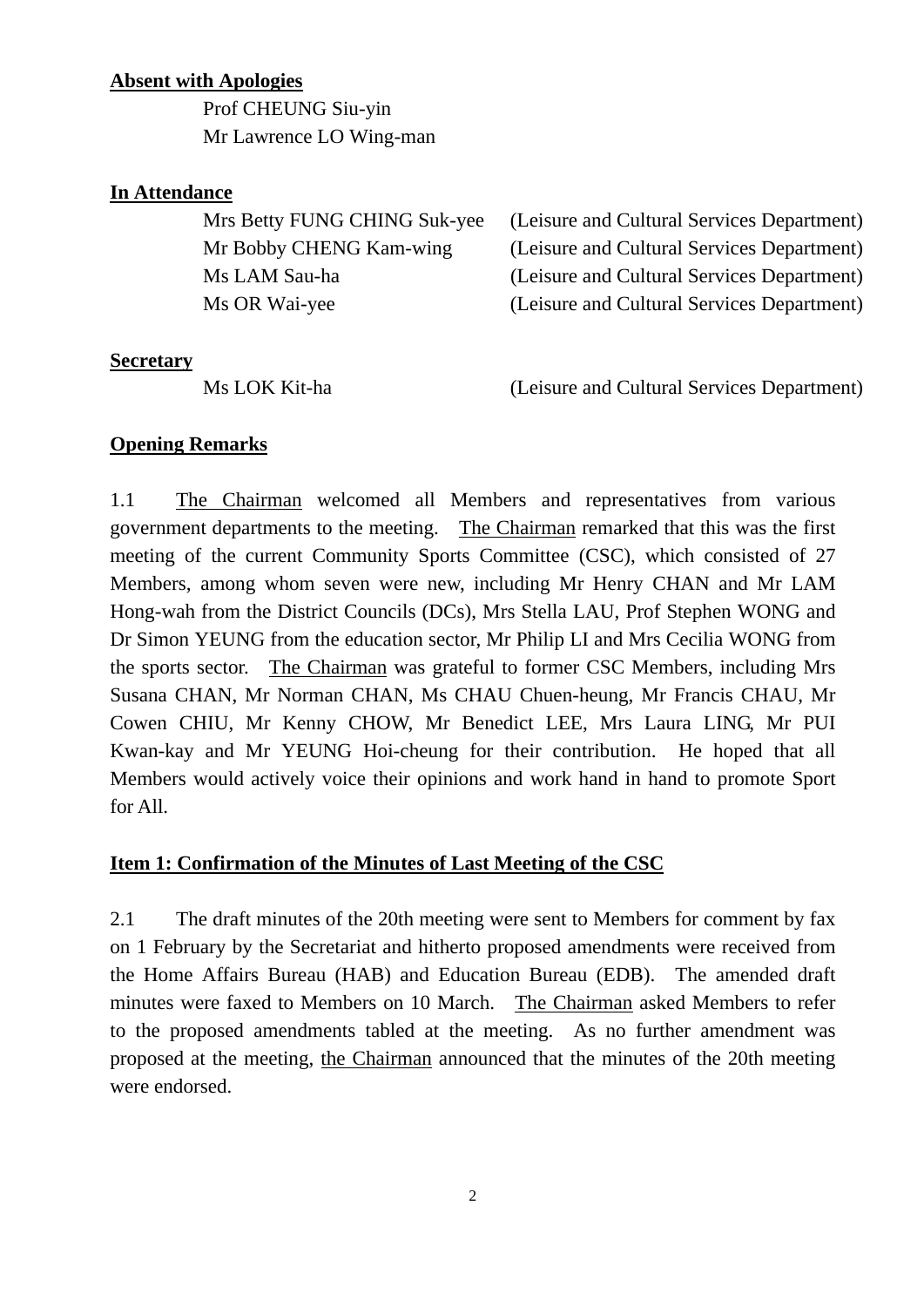### **Item 2: Matters Arising**

# **Report on the Follow-up Action Plan on Study on Sport for All – the Participation Patterns of Hong Kong People in Physical Activities**

3.1 The Chairman said that after the Sports Commission had endorsed the five-year action plan on the Study, the Leisure and Cultural Services Department (LCSD) actively pursued work of Phase I by disseminating the message of the importance of regular participation in physical and sports activities to the public through various channels, and introducing the findings of the Study and the Follow-up Action Plan to the 18 DCs in order to enlist their support for implementing the recommendations of the Study. He invited Ms LOK Kit-ha of the LCSD to report the progress of the Follow-up Action Plan and views of the 18 DCs.

3.2 Ms LOK Kit-ha of the LCSD reported that the completed promotion work of Phase I included producing fact sheets on the Study for distribution to different bodies and organisations in the community, and attending meetings of the District Facilities Management Committees/Culture and Recreation Committees under the 18 DCs held between October 2009 and February 2010 to introduce the findings of the Study and the Follow-up Action Plan to DC members in detail and to collect their views. Besides, "Sport for All Carnival" was held in the 18 DCs across the territory from January to March 2010, and TV APIs were being produced for broadcasting on TV and RoadShow in late April 2010 to disseminate widely the message of participation in sports and other physical activities. Ms LOK of the LCSD briefed Members on the views of the 18 DCs on the findings of the Study and the Follow-up Action Plan. A summary of those views was also tabled at the meeting for Members' reference.

3.3 The Chairman remarked that promotion of Sport for All was a major task of the CSC and the LCSD, and the Study provided important data for the formulation of development strategies for community sports. He was grateful to the convenor (namely Dr LO Wing-lok) and other members of the Task Force to Follow up on the Study Report on the Participation Patterns of Hong Kong People in Physical Activities for their efforts and co-operation. He invited Members to comment on the Report on the Action Plan.

3.4 Mr Daniel CHAM hoped to understand the actual work of Phase II as well as how to review and revamp the existing combination of community sports programmes and recreation and sports facilities.

3.5 Ms LOK Kit-ha of the LCSD responded that the promotion work of Phase II would start in April 2010. The LCSD would review and revamp the current recreation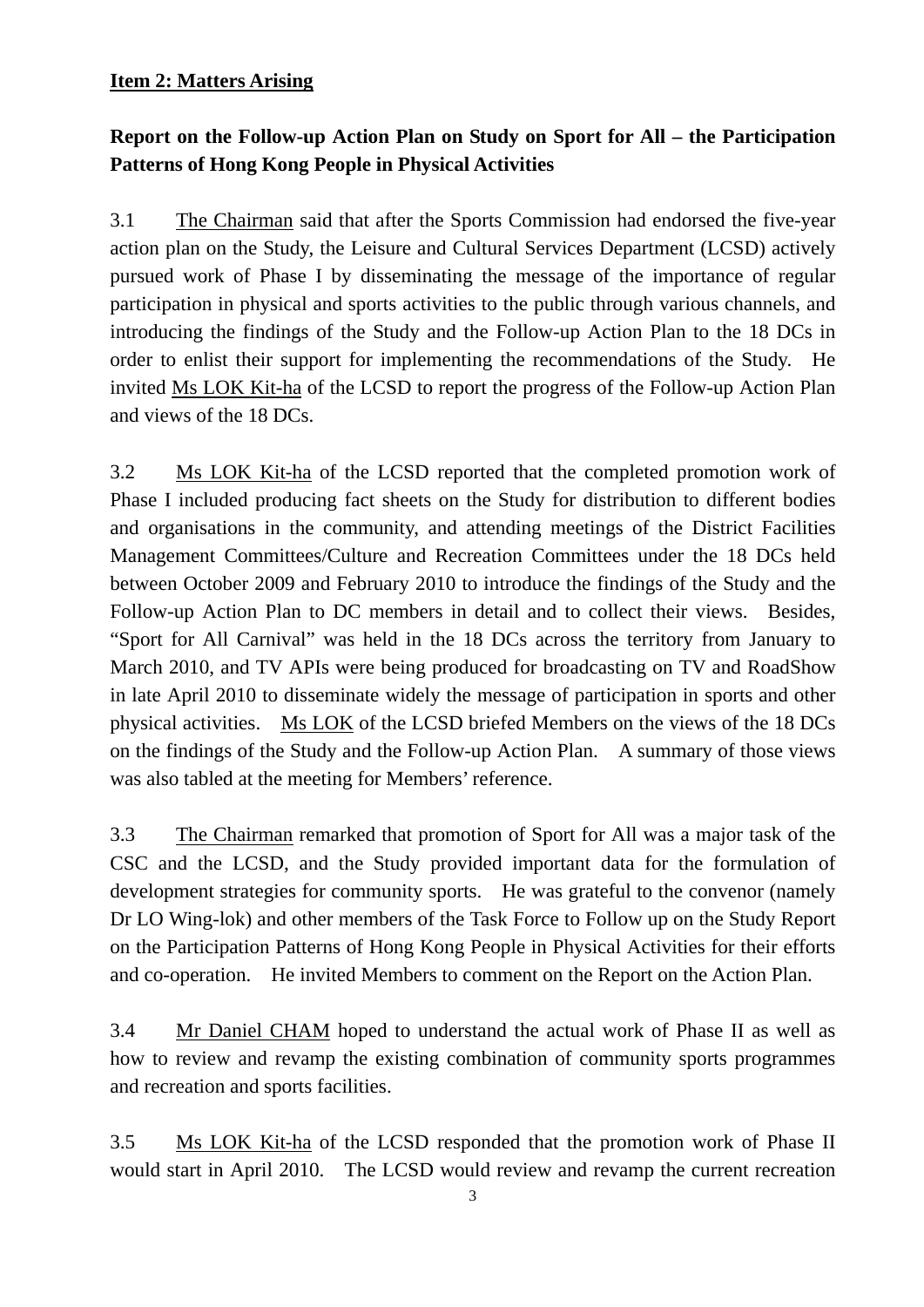and sports programmes and organise more activities for parents and children as well as the middle-aged with National Sports Associations (NSAs) so as to encourage wider public participation. Regarding recreation and sports facilities, the LCSD would review the existing recreation and sports facilities in various districts and increase the supply of facilities for district sports activities with local characteristics.

3.6 Mr Daniel CHAM was of the view that Sport for All should be promoted on an on-going basis. He suggested that the LCSD should install as far as possible large screen displays outside its sports centres and sports grounds to publicise LCSD activities and broadcast major events being staged in the venue such as the Hong Kong Games (HKG) and Festival of Sport with the aims of increasing the attendance and further promoting Sport for All.

3.7 The Chairman thanked Mr Daniel CHAM for his opinions. To follow up the promotion work of Phase II, he suggested that the Task Force should be retained and Mr CHAM's opinions should be referred to the new Task Force for consideration. The Chairman suggested that Dr LO Wing-lok should be invited to continue to act as the convenor of the Task Force, who will lead the Task Force to follow up the various recommendations of the Study. Dr LO accepted the invitation. The Chairman thanked Dr LO. As the workload of the Task Force was very heavy, he suggested that a vice convenor should be assigned and invited Members to give nominations.

3.8 Mr TONG Wai-lun the Vice-chairman nominated Prof Stephen WONG as vice convenor of the Task Force. Prof WONG accepted the invitation. The Chairman thanked Prof WONG and welcomed other Members to join the Task Force to give views on the follow-up of the various recommendations of the Study. Interested Members were asked to return the duly completed reply slips to the Secretariat after the meeting.

# **Item 3: Formation of the 3rd Hong Kong Games Organising Committee (CSC Paper 1/10)**

4.1 Mrs Betty FUNG, Director of Leisure and Cultural Services (DLCS), said that to prepare early for the 3rd HKG, the Secretary for Home Affairs (SHA) had appointed Mr CHAU the Chairman and Mr TONG the Vice-chairman as Chairman and Vice-chairman of the 3rd HKG Organising Committee (HKGOC). She thanked the above two for accepting the appointments. She believed that under their leadership and the support of all Members, the coming HKG would be an even bigger success.

4.2 The Chairman thanked SHA for appointing him again as Chairman of the 3rd HKGOC and hoped that with the full support of Mr TONG the Vice-chairman and all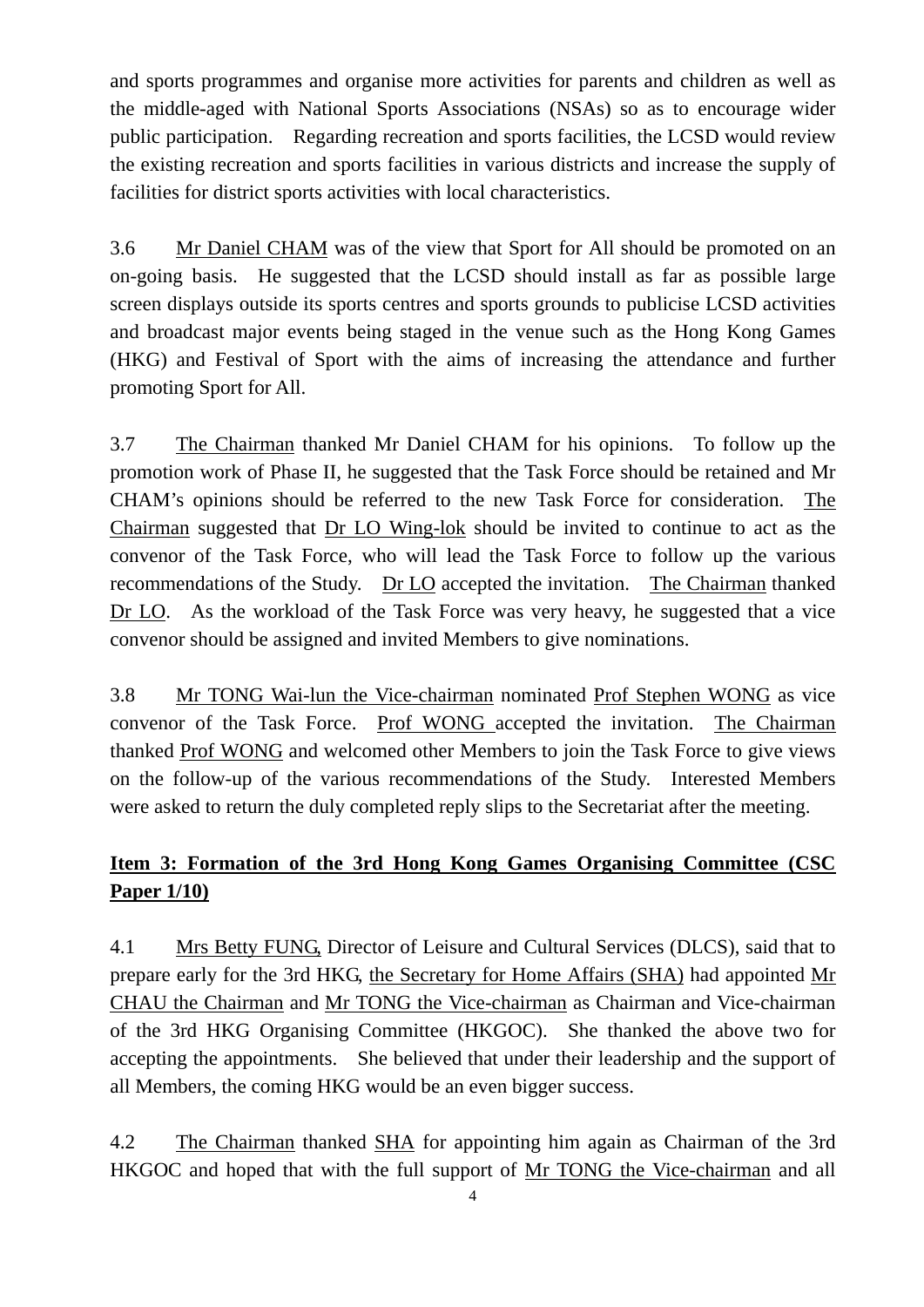Members, the 3rd HKG would be a continuing success. He invited Ms Wendy OR, Secretary General of the 3rd HKGOC, to brief Members on CSC Paper 1/10.

4.3 Ms Wendy OR, Secretary General, briefed Members on CSC Paper 1/10. Regarding the nomination of two Members to join the 3rd HKGOC, the Chairman said that Mrs Susana CHAN and Mr Kenny CHOW had been members of the previous two HKGOCs. As these two Members had completed their tenures, he suggested that Mr CHENG Shu-ming and Mr FUNG Kwong-chung who were familiar with district affairs should be invited to join the 3rd HKGOC. Mr CHENG and Mr FUNG accepted the invitations. The Chairman thanked them and invited Members to comment on the paper.

4.4 Members gave their views on the paper. Their views and responses were summarised as follows:

- (a) Mr Philip LI suggested that more competition events especially team events should be included in the 3rd HKG to tie in with the theme of the HKG. For example, football events should be included. The Chairman responded that the Hong Kong Football Association (HKFA) organised the Third Division "District" Football League for local teams from the 18 districts, so no football event was organised in the previous two HKGs. The proposal would be referred to the 3rd HKGOC for consideration.
- (b) Mr LAM Hong-wah agreed that more competition events should be included in the HKG as it was meant to tie in with Sport for All. He suggested that Wushu events should be included. As part of the traditional Chinese culture, Wushu was rich in content and both individual and team events could be held. He said that the recent 8th Hong Kong Wushu International Championship had attracted more than 6 800 athletes to Hong Kong for participation and Sha Tin Wushu Team also obtained remarkable results in a world championship held in Hangzhou. He remarked that Wushu was very popular at the district level. Wushu competitions held in Sha Tin were met with very good responses and Taichi was also very popular among the elderly in the district. Therefore, he suggested that Wushu should be included in the HKG to further promote the sport in the district.
- (c) Mr CHENG Shu-ming concurred that football events should be included. There was a soccer pitch in every district. In addition to promoting parent-child relationships, it could also tie in with the policy of vigorously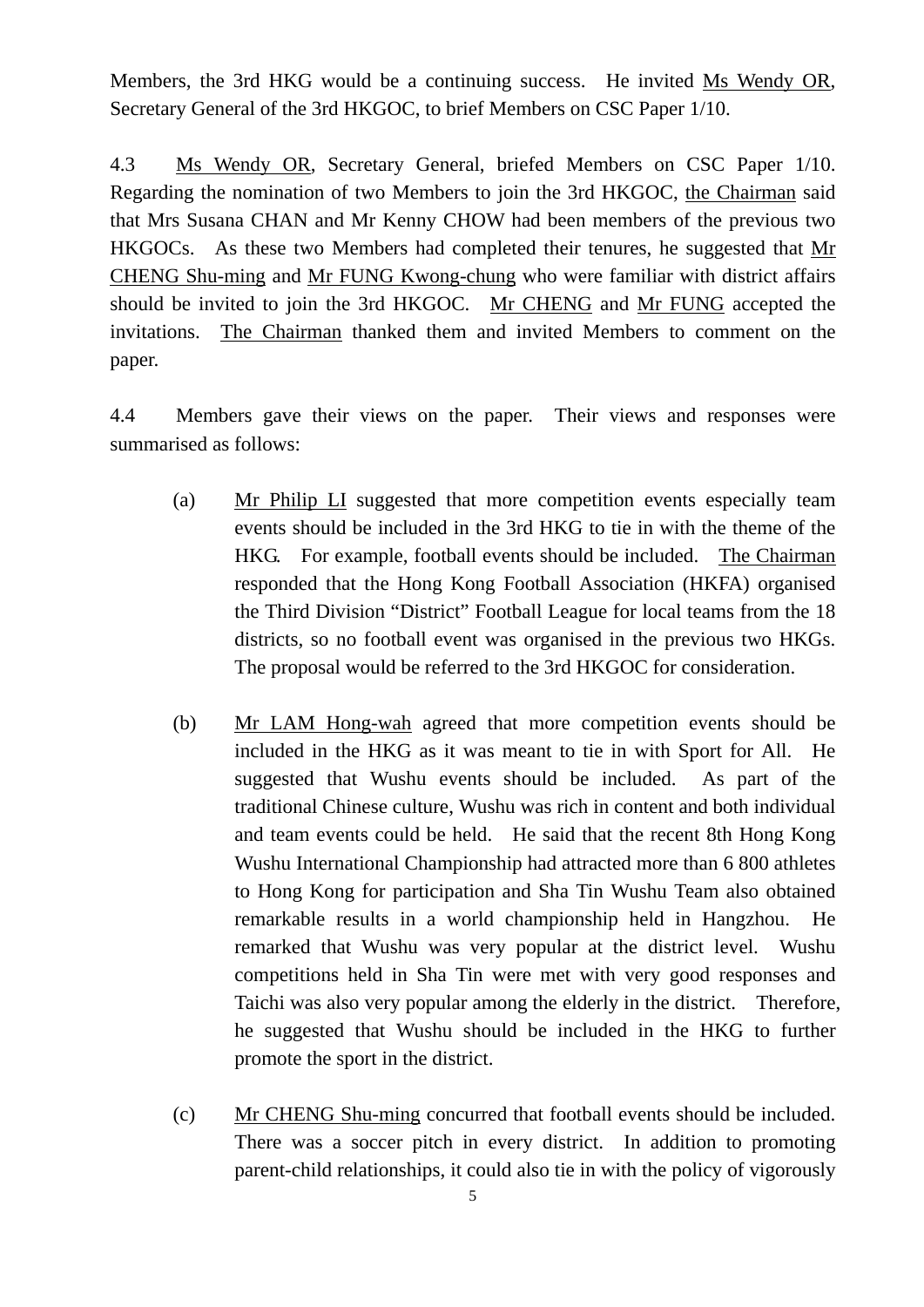promoting the development of football in Hong Kong.

- (d) Mr Henry CHAN agreed that football should be included. He remarked that some district teams which took part in the Third Division "District" Football League were promoted to the First Division League and the HAB accepted the recommendations of a consultancy study which included vigorous promotion of football in Hong Kong. Currently, local football teams had good performance. If football was included, community cohesion could be enhanced. However, to ensure fairness and attractiveness of the competition, he suggested that seeded teams should be set up.
- (e) Mr Raphael TONG said that he was a member of the Youth and Technical Development Task Force of the HKFA. He explained how the Third Division "District" League was organised for the HKGOC's reference. Currently, the competition period for the Third Division "District" League only lasted for six months and the skills of the teams varied greatly. In view of that, professionalisation should be avoided as far as possible in the competition format and teams were advised to deploy young members to take part in the competition. Further, teams were divided into different divisions so that each team would have more chance of competition and the competition time could be shortened. The Chairman responded that in the 2nd HKG, the 18 districts were divided into four divisions by region (namely Island, Kowloon, New Territories East and New Territories West) for competition and a single round robin system was also adopted in the preliminary round to increase the chance of competition.
- (f) Mr Alan CHOW welcomed the inclusion of football, but he reflected that soccer pitches in Kwun Tong were heavily used. He hoped that the LCSD would examine carefully how to avoid compromising the chance of current users using the pitches, while providing district teams with pitches for selecting players and training.
- (g) Mr Raphael TONG reflected that there was no soccer pitch in the Central and Western District and the Third Division district team had to hire a soccer pitch in the neighbouring district for training.
- (h) Ms Olivia CHAN of the LCSD fully agreed with Mr Alan CHOW. As turf soccer pitches were very short in supply, it would be very difficult to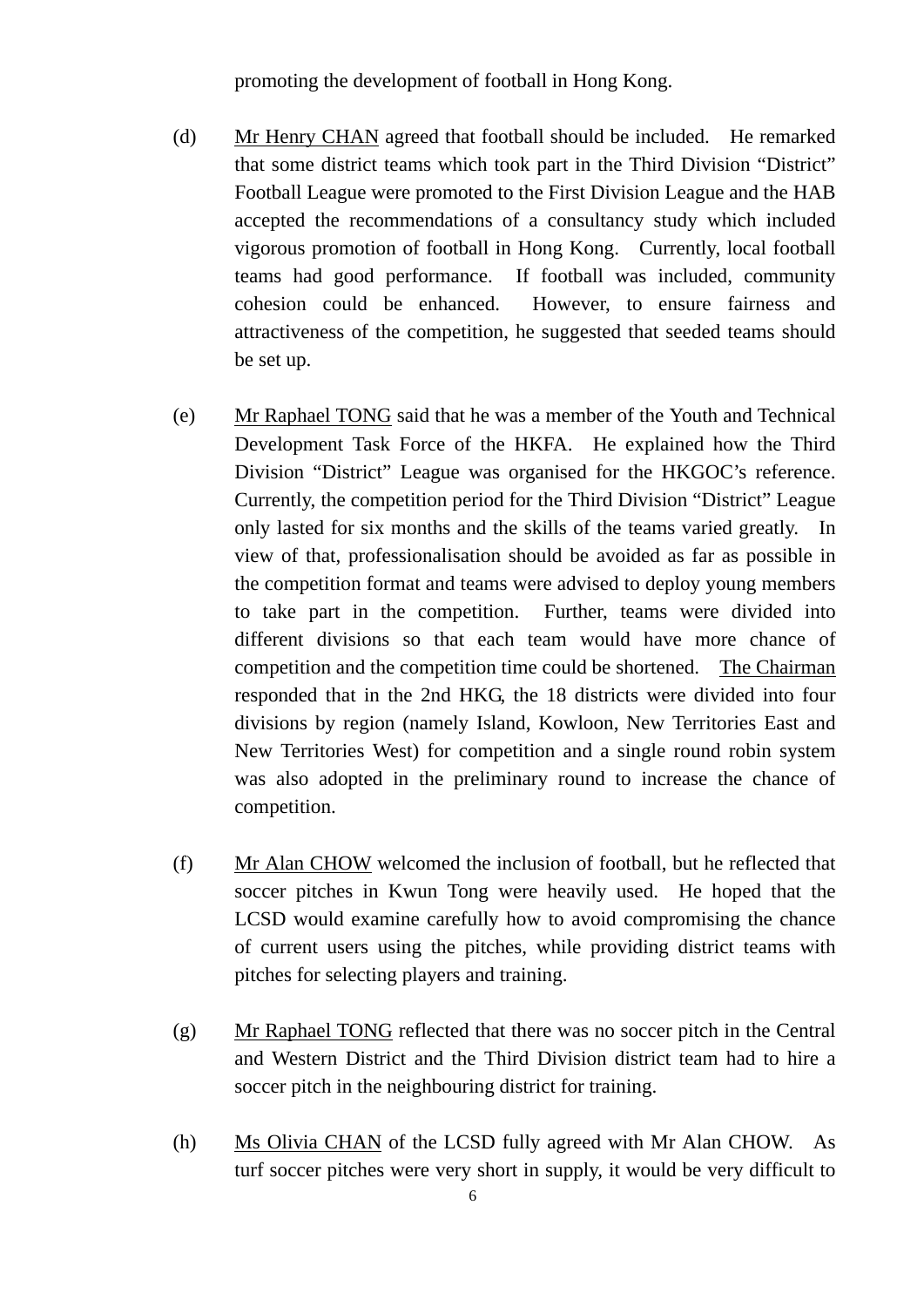provide district teams with sufficient pitches for selecting players and training, and current pitch users might be affected. Therefore, careful and thorough consideration should be given in deciding whether football should be included. Besides, she said that a seven-a-side artificial turf soccer pitch would soon be available at the Sun Yat Sen Memorial Park in the Central and Western District. The LCSD would also gradually convert current turf soccer pitches into artificial turf soccer pitches to increase the number of available sessions with the aim of solving the problem of pitch shortage in the long run.

- (i) Mr LAI Yiu-keung of the EDB supported that football events should be organised. As some of the participating athletes were students and the dates of holding the preliminary rounds of the previous HKG and the competitions organised in the school sector were close, student athletes had difficulty in taking part in competitions and training of both. He hoped that the HKGOC would consider the competition schedule arrangement carefully. Besides, due to the limited supply of soccer pitches, he suggested that the HKGOC should first consider organising indoor soccer competitions that required a fewer number of players.
- (j) Mr CHENG Shu-ming was of the view that artificial turf was hazardous to players. Mr Raphael TONG added that quasi-natural turf was more desirable than artificial turf. He continued that as the Chinese were very fast, our five-a-side football players were doing quite well internationally. He agreed that indoor fusal competitions should be held. Besides, he reflected that the soccer pitches of the LCSD were often closed in rainy days and spotlights were poorly maintained. He hoped that the LCSD would take follow-up action.
- (k) Ms Olivia CHAN of the LCSD explained that the LCSD was converting current pitches into 3rd generation quasi-natural turf pitches which were suitable for international competitions. She said that she knew a school had built a 4th generation quasi-natural turf soccer pitch. The LCSD would monitor its effectiveness closely and further study the introduction of higher quality quasi-natural turf for soccer pitches. Besides, she said that she would follow up the damage of spotlights and current lighting and other ancillary facilities would be properly improved in the alteration works.
- (l) Mrs Cecilia WONG was a representative from the Hong Kong Sports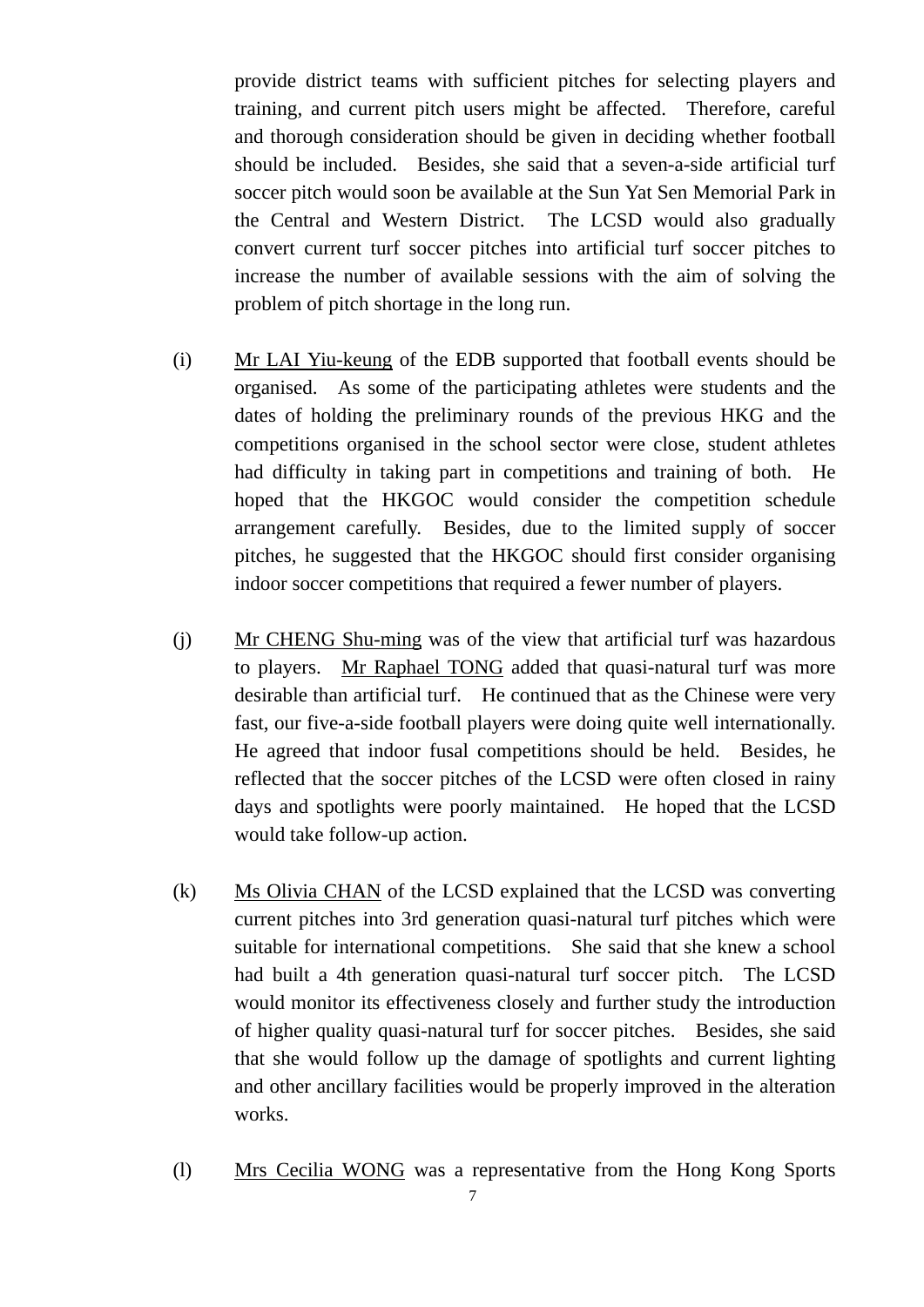Association for the Mentally Handicapped. She opined that the mentally handicapped were part of the community. Currently, her Association organised more than ten activities including some competition events of the HKG and arranged athletes to take part in international competitions. She suggested that the HKGOC should consider incorporating some activities of integration into one of its competition items so as to provide the mentally handicapped with opportunities to take part in the HKG.

4.5 The Chairman thanked Members for their views, which would be referred to the 3rd HKGOC for thorough consideration.

# **Item 4: Healthy Exercise for All Campaign - Physical Fitness Test for the Community 2010 (CSC Paper 2/10)**

5.1 The Chairman said that the CSC completed the first physical fitness test for the community (the physical fitness test) in 2006 and it recommended that a territory-wide physical fitness test should be conducted every five years in order to get an understanding of the changes in the physical fitness of members of the public. He invited Ms Wendy OR of the LCSD to present CSC Paper 2/10.

5.2 Ms Wendy OR of the LCSD briefed Members on CSC Paper 2/10. Regarding the nomination of two Members to serve as the convenor and the deputy convenor of the Advisory Committee for the Physical Fitness Test (the Advisory Committee) respectively, the Chairman said that Dr LO Wing-lok and Mr Francis CHAU were the convenor and member of the first Advisory Committee. To follow up the work of the second physical fitness test, he proposed to invite Dr LO to take up the role of convenor again. Dr LO accepted the nomination. The Chairman thanked Dr LO for that, and invited Members to nominate another Member for the post of deputy convenor.

5.3 Mr TONG the Vice-chairman proposed Mr Daniel CHAM to take up the post. Mr CHAM accepted the invitation. The Chairman thanked Mr CHAM for that, and invited Members to give their views on the paper.

5.4 Members gave their views on the paper. Their views and responses were summarised as follows:

(a) Mr Raphael TONG asked why only 6 000 questionnaires containing test data were collected in the first physical fitness test which had over 8 000 participants. Ms Olivia CHAN of the LCSD explained that the physical fitness test comprised a physical fitness test and a questionnaire. Only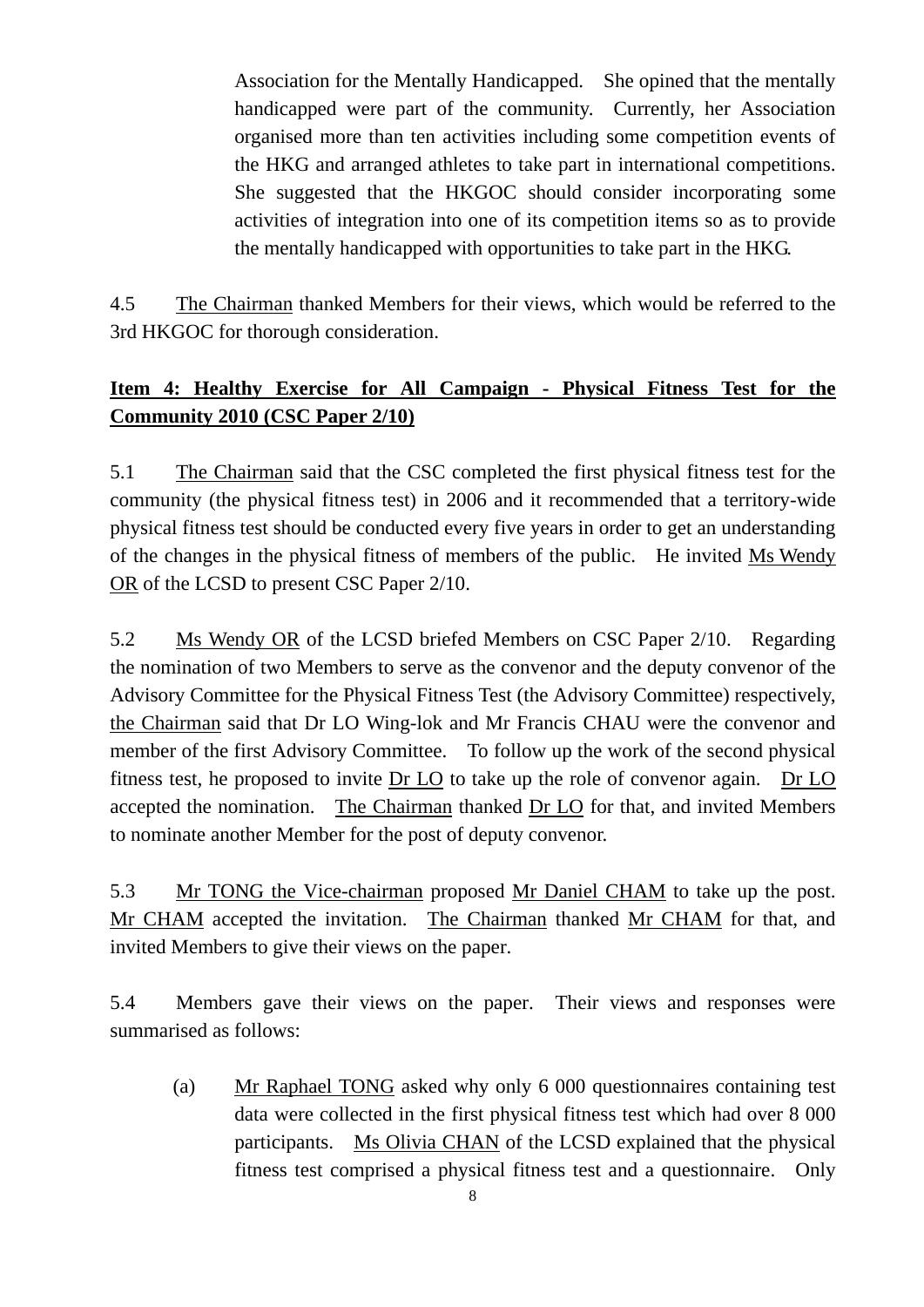when a person completed both parts, it would then be counted as a successful test. There were some 6 000 persons who finally completed both.

- (b) Mr Raphael TONG opined that if a participant could not meet the basic requirements, it meant that he was not in a satisfactory physical condition, and this type of participants should be categorised as a separate group for analysis. He also proposed that the sample structure for the second physical fitness test should be the same as that for the first one to facilitate comparison. Ms Olivia CHAN of the LCSD said in response that for the first physical fitness test, samples were classified according to age groups, and for the second physical fitness test, though specific work had yet to be finalised, the same sampling principle would be adopted as far as possible to facilitate comparison.
- (c) Dr LO Wing-lok added that the Advisory Committee had taken different conditions into consideration when collecting samples, and the age profile of the samples was the same as that of the Hong Kong population. He said that the first physical fitness test was conducted in two stages to ensure that sufficient samples were collected for analysis. He agreed that the sampling method for the second physical fitness test should be the same as that for the first one if comparison was to be made.
- (d) Prof LEUNG Mei-lee said that regarding the first physical fitness test, the representativeness of the samples collected could have been enhanced. She proposed that the new Advisory Committee should closely monitor the survey agent to ensure the smooth conduct of the study.
- (e) Mr TONG the Vice-chairman doubted if 8 000 samples were representative and enough for scientific analysis. If not, he suggested that an appropriate sample size should be decided as early as possible to ensure the smooth implementation of the tendering exercise in May. Prof LEUNG Mei-lee said that similar questions had been raised in the previous CSC meeting. According to the statistician of the LCSD, the sample size met the statistical requirement and was representative of the Hong Kong population.

5.5 The Chairman thanked Members for their views, which would be referred to the Advisory Committee for thorough consideration.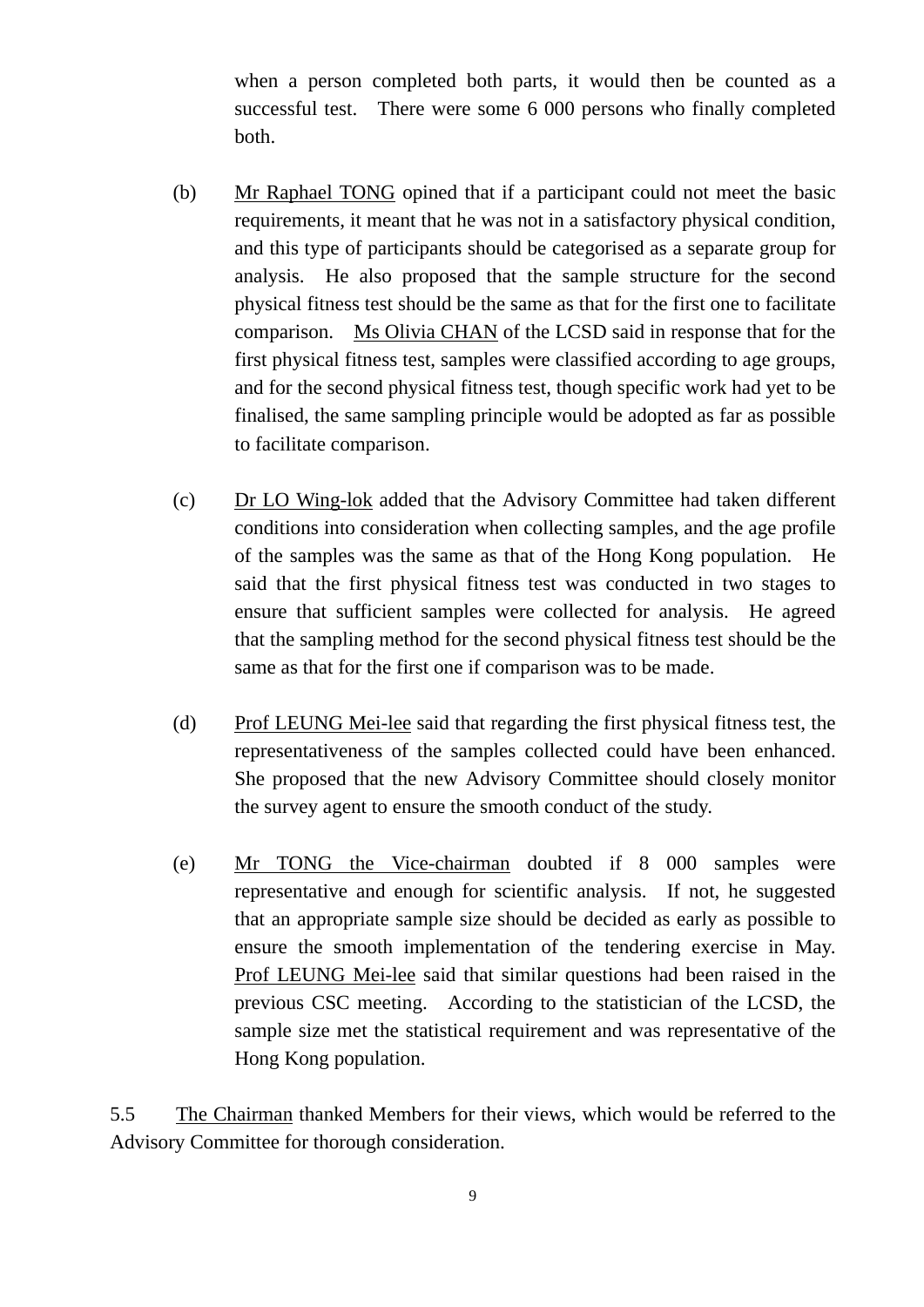### **Item 5: Promotion of School Sports (CSC Paper 3/10)**

6.1 The Chairman invited Ms LAM Sau-ha of the LCSD to present CSC Paper 3/10.

6.2 Ms LAM Sau-ha of the LCSD briefed Members on CSC Paper 3/10. As the School Sports Programme (SSP) would extend to kindergartens, the Chairman invited Mr LAI Yiu-keung, Chief Curriculum Development Officer (Physical Education) of the EDB, to give information on pre-primary physical activities.

6.3 Mr LAI Yiu-keung of the EDB briefed Members on pre-primary physical activities. He said that pre-primary (kindergartens) curriculum were divided into six learning areas, among which "Physical Fitness and Health" was most relevant to physical activities, and early childhood education focused on integrated learning. He presented two short videos on the physical and arts educational activities in kindergartens and on the rationale and approach for the design of the pre-primary curriculum. He stated that the videos were produced under the Education Magazine of the ETV Programme in response to the curriculum reform. Interested Members were welcome to visit the EDB website and watch them again.

6.4 Mr LAI Yiu-keung of the EDB pointed out that early childhood education must be in line with the growth and development of children, thus physical education should focus on the amount of activities and the ability to co-ordinate, balance, move and control body movement. To encourage schools to promote physical activities, the former Education Department (the present EDB) issued the Guidelines on Physical Play in 1999 to arouse children's interest in sports. The booklet was uploaded to the EDB website. Besides, the Guide to the Pre-primary Curriculum issued by the Curriculum Development Council in 2006 recommended that daily physical and arts activities for half-day and full-day kindergartens should last for at least 45-60 and 60-105 minutes respectively. Kindergartens generally met this requirement. To ensure that parents had a clear understanding of the kindergarten curriculum, the EDB issued the Guide to the Pre-primary Curriculum – Parent Booklet in 2007. He concluded that the main objectives of physical activities in kindergartens were to help children develop their basic physical abilities and arouse their interest in sports, which were different from the rationale for adults participating in vigorous physical activities.

6.5 The Chairman thanked Mr LAI Yiu-keung for his detailed briefing, and invited Members to give their views on the paper and the report.

6.6 Members gave their views on the paper and the report. Their views and responses were summarised as follows: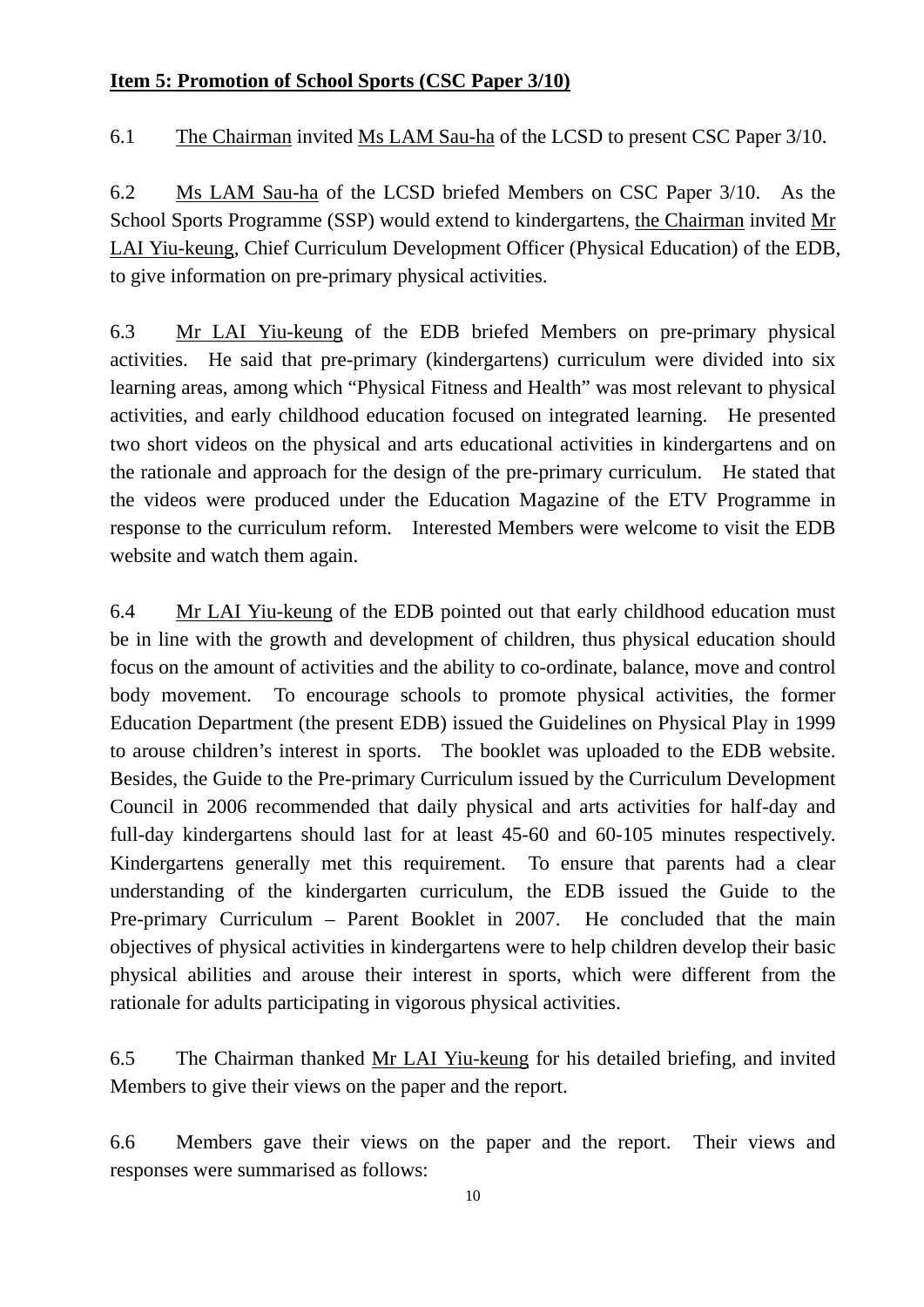- (a) Mr Raphael TONG was of the view that the qualifications of teachers were very important, and asked if there was any plan on the training for teachers and how many resources would be allocated to schools for training PE teachers to help promote school sports.
- (b) Mr Daniel CHAM shared the view that the habit of playing sports should be developed in early childhood. He therefore fully supported the promotion of the concept of playing sports to children as well as their teachers and parents. He had the following enquiries regarding the promotion of school sports:
	- (i) He would like to know about the team sports that were planned to increase. He was of the view that the sports under the Sport Captain Programme were small in number and asked if there was any plan to include more sports;
	- (ii) To encourage more graduates who were currently working in society and retired persons to participate in voluntary work and exchange programme in their alma mater, he suggested that certificates should be awarded to them in recognition of their participation and contribution;
	- (iii) Regarding the proposal of arranging students to watch major international competitions, he stated that some of the events of the East Asian Games (EAG) were held at night or on holidays, and therefore teachers were unwilling to take their students to watch these events, which might be the cause for some of the student seats for these events were left vacant. He opined that the problem must be solved;
	- (iv) He supported the proposal of schools opening up their facilities for use by the community. To encourage more schools to do so, he opined that apart from the issues of insurance, security and cleansing that must be solved, the LCSD should give support to schools in respect of venue hiring and management. He also suggested enhancing publicity to let people in the community know which schools were willing to open up their facilities.
- (c) In response to Members' enquiries, Mr LAI Yiu-keung of the EDB replied as follows: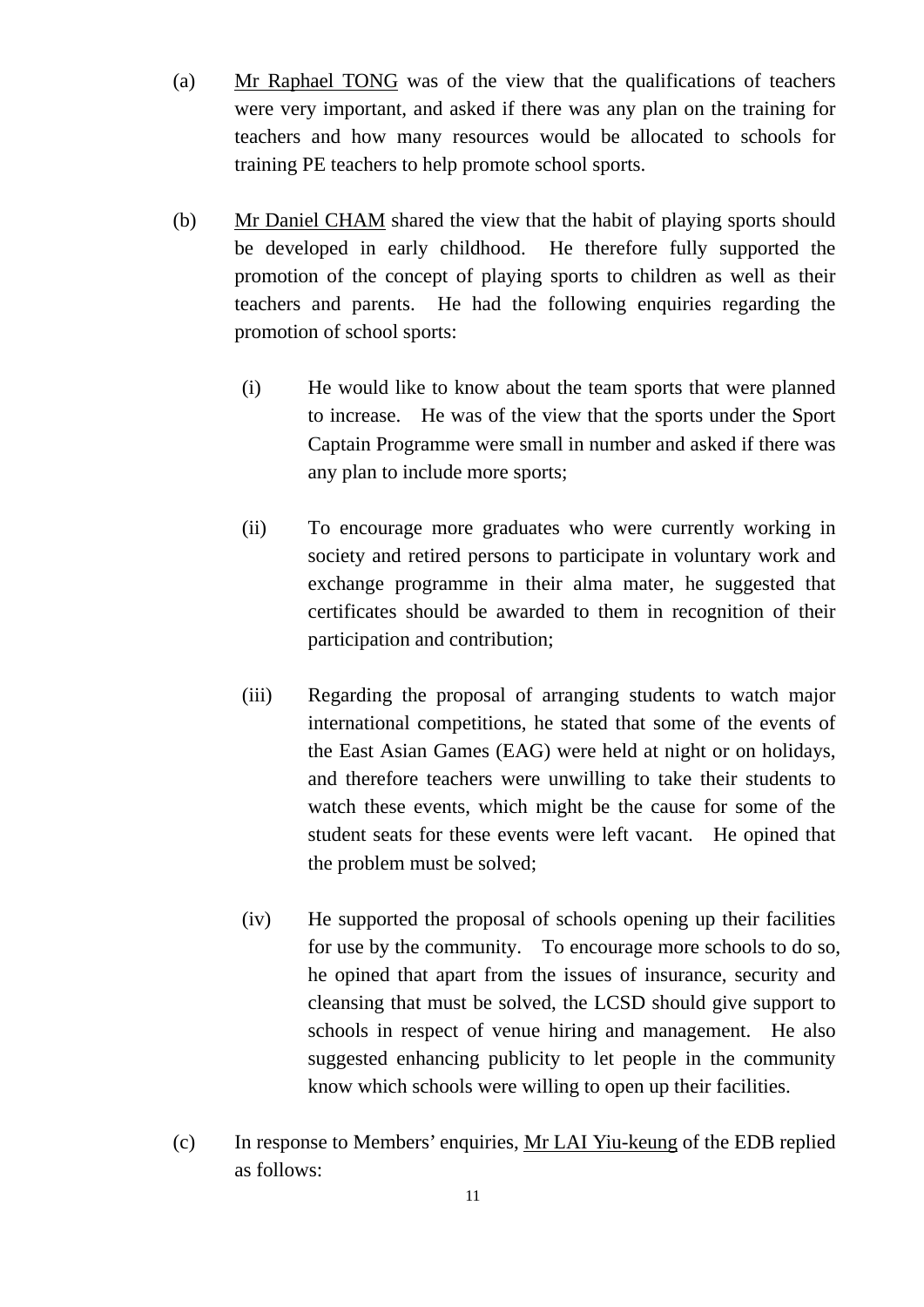- (i) He agreed that the qualifications of teachers were very important. At present, all kindergarten teachers must receive pre-service training on early childhood education. This kind of training programmes was offered by the tertiary institutions including the Hong Kong Institute of Education and the Hong Kong Baptist University, and it covered how to lead students in physical play. For primary and secondary schools, teachers must receive pre-service training on PE teaching before they were qualified as PE teachers. He said that the EDB offered professional development programmes annually, which included seminars, workshops and various training courses. Over 20 courses were offered to kindergarten teachers each year. The EDB also offered courses across key learning areas such as the Seminar on Active and Healthy Lifestyle held in February this year targeted at teachers of kindergartens and primary and secondary schools. He thanked Dr LO Wing-lok for introducing the study results of the CSC and Dr Regina CHING for speaking on the importance of healthy diet to the teachers. The EDB also organised two workshops in January this year to enhance kindergarten teachers' knowledge and skills in leading physical activities. The Guidelines on Physical Play issued in 1999 provided many examples for teachers' reference. The Guidelines and information on the professional development programmes for teachers were uploaded to the EDB website. He encouraged teachers to make reference to the teaching materials designed by other organisations such as the Hong Kong Council of Early Childhood Education & Services, the Gymnastics Association of Hong Kong, China, and the Physical Fitness Association of Hong Kong, China. He said that the EDB would upload information on the professional development programmes for teachers to its website in the middle of each year for teachers' reference. The EDB was actively drafting a plan for the second half year and would continue to explore ways of strengthening teachers' in-service training.
- (ii) Regarding hire of school facilities, he stated that the EDB had always encouraged public schools to open up their school facilities as far as possible for use by the community, and had taken out a block insurance policy for all public schools, which covered students and staff in case they were injured and the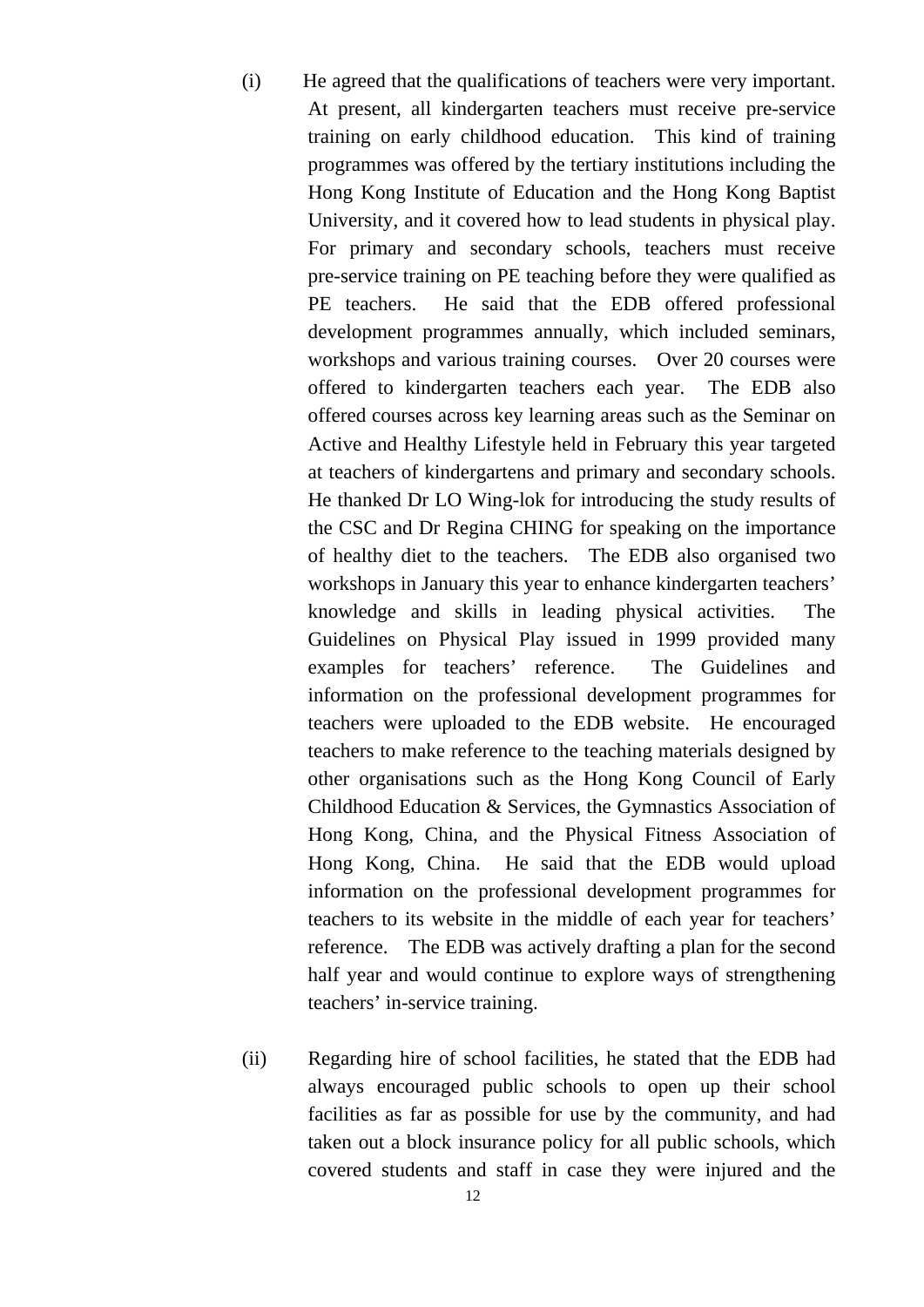liability for accidents caused by the negligence of schools. All organisations which hired schools for holding activities should arrange separate insurance for their activities. The EDB issued guidelines on the hiring of facilities and charges to schools, and uploaded the Common Questions and Answers on Block Insurance Policy to its website for reference by schools and hiring organisations. He said that the EDB would continue to co-operate with the LCSD and encourage more schools to open up their facilities.

- (d) Ms LAM Sau-ha said in response that the NSAs arranged qualified coaches to schools or venues for most of the programmes under the SSP. At present, there were 18 team sports, among which 11 were gradually promoted in schools. The LCSD would continue to discuss with the NSAs responsible for other team sports, hoping to introduce more team sports to schools and encourage students to participate in more team sport training. Besides, the LCSD would contact the NSAs for extending the scope of service of the Sport Captain Programme and invite graduates and retired athletes to be Ambassadors of the Sport Captain Programme and assist in the promotion of the aforementioned programme in schools. She said that the LCSD was currently studying the mode of award for the Ambassadors of the Sport Captain Programme with the relevant NSAs to acknowledge the contribution of the ambassadors and encourage them to continue to participate in volunteer work and exchange activities. As regards arranging students to watch major events, the LCSD was currently making such arrangement by contacting the EDB and school councils. If the events were held after school, the LCSD would assist in providing transportation depending on the needs of schools. She commented that this arrangement under the Sport Education Programme was well received by schools and students. The LCSD would continue to contact the NSAs to strive for more free tickets for schools, with a view to arousing students' interest in participating in sports.
- (e) Mr LAI Yiu-keung of the EDB gave explanation on the existence of some vacant seats for students in the EAG events. He reported that over 120 000 educational tickets were alloted to schools. The EDB arranged staff (including teachers on secondment) to observe the attendance and behaviour of students in the venues and schools had to submit reports afterwards. From those reports it was learnt that students and teachers treasured the learning opportunity brought by the activity. Since the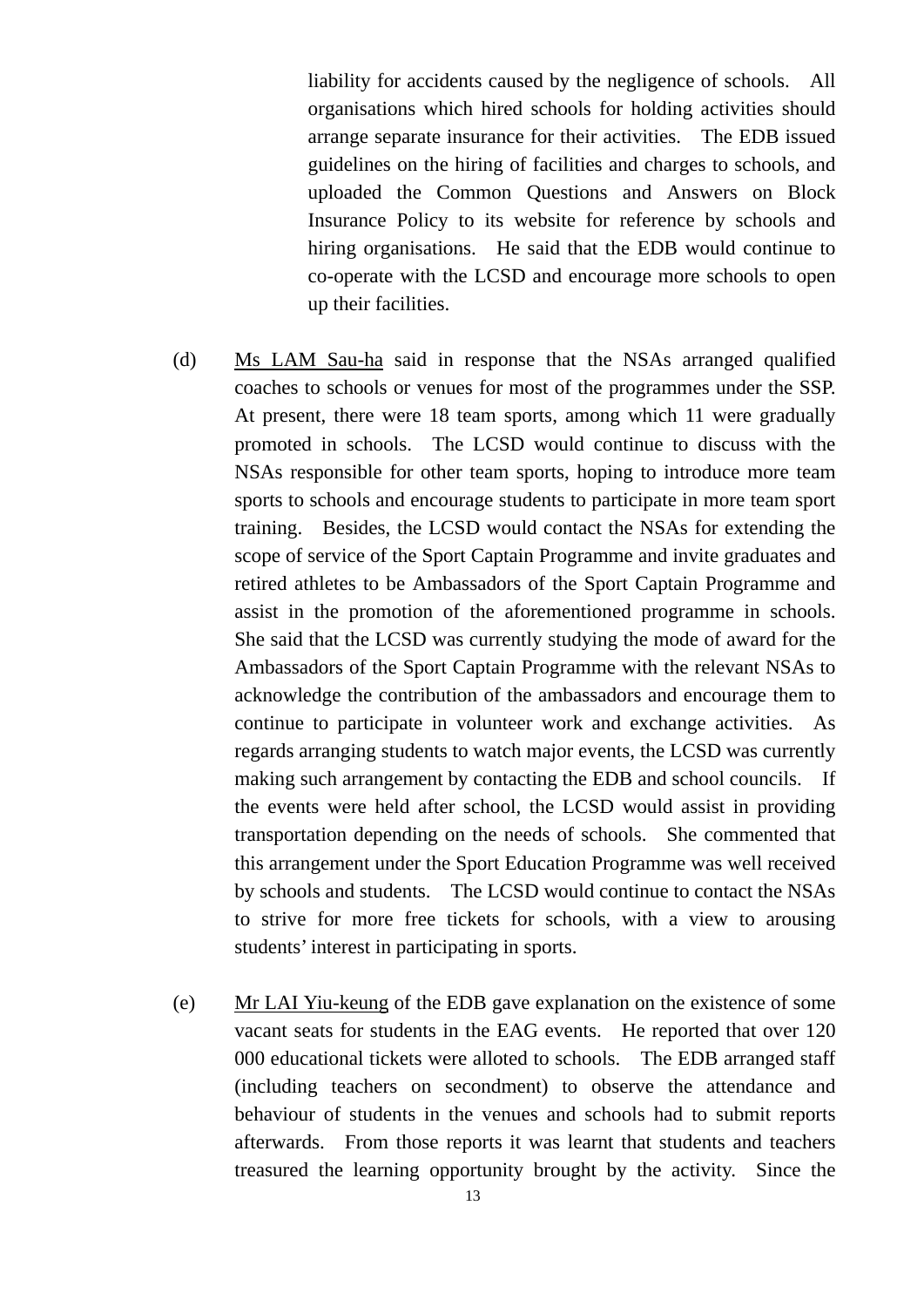locations of some of the schools were far from the competition venues, students had to leave early or were unable to arrive at the venues before the events started, thus causing the misunderstanding that some seats for educational tickets were vacant. He cited the Football Final between Hong Kong and Japan held on 12 December as an example. The Bronze and Gold Medal Matches were held at 2 pm and 5 pm respectively on that day. When schools received the tickets in November, it was impossible for them to know which teams would play in the final matches. However, since they had to arrange parent volunteers to assist in escorting and bus for transporting the students, some of them had decided to watch the Bronze Medal Match and left before the Gold Medal Match started. Thus there were vacant seats. He clarified that educational tickets were well utilised by schools and the participating students were very involved. He also shared with Members the touching moments of students leading some ten thousand people in the venue to sing the theme song of the EAG in the Women's Volleyball Final. He commented that the arrangement of the EAG was good and hoped organisers could provide more tickets of major events for students in future.

- (f) Mr Philip LI talked about the difficulty of taking out insurance. He used the Hong Kong Baseball Association as an example. Recently, the LCSD required the NSAs to take out third party insurance but the insurance companies requested a premium several times higher than before. It was known that some NSAs faced the same situation or other difficulties when taking out insurance. To avoid situations in which schools refuse to open up their facilities due to insurance issues and solve the NSAs' problems of taking out insurance, he suggested the LCSD or EDB consider taking out group insurance for schools willing to open up their facilities and for the NSAs.
- (g) Ms Olivia CHAN of the LCSD clarified that requiring the NSAs to take out public liability insurance was a usual instead of new practice. She commented that every organisation was obliged to take out public liability insurance for its activities to safeguard the interest of all parties involved. Currently, most of the NSAs had taken out insurance. If the NSAs had difficulties in taking out insurance, the LCSD would try its best to render assistance. Regarding the taking out of insurance by schools, Mr LAI Yiu-keung of the EDB remarked that the block insurance policy taken out by the EDB for schools covered the liability for accidents arising from hiring out of school venues while the organisations hiring the school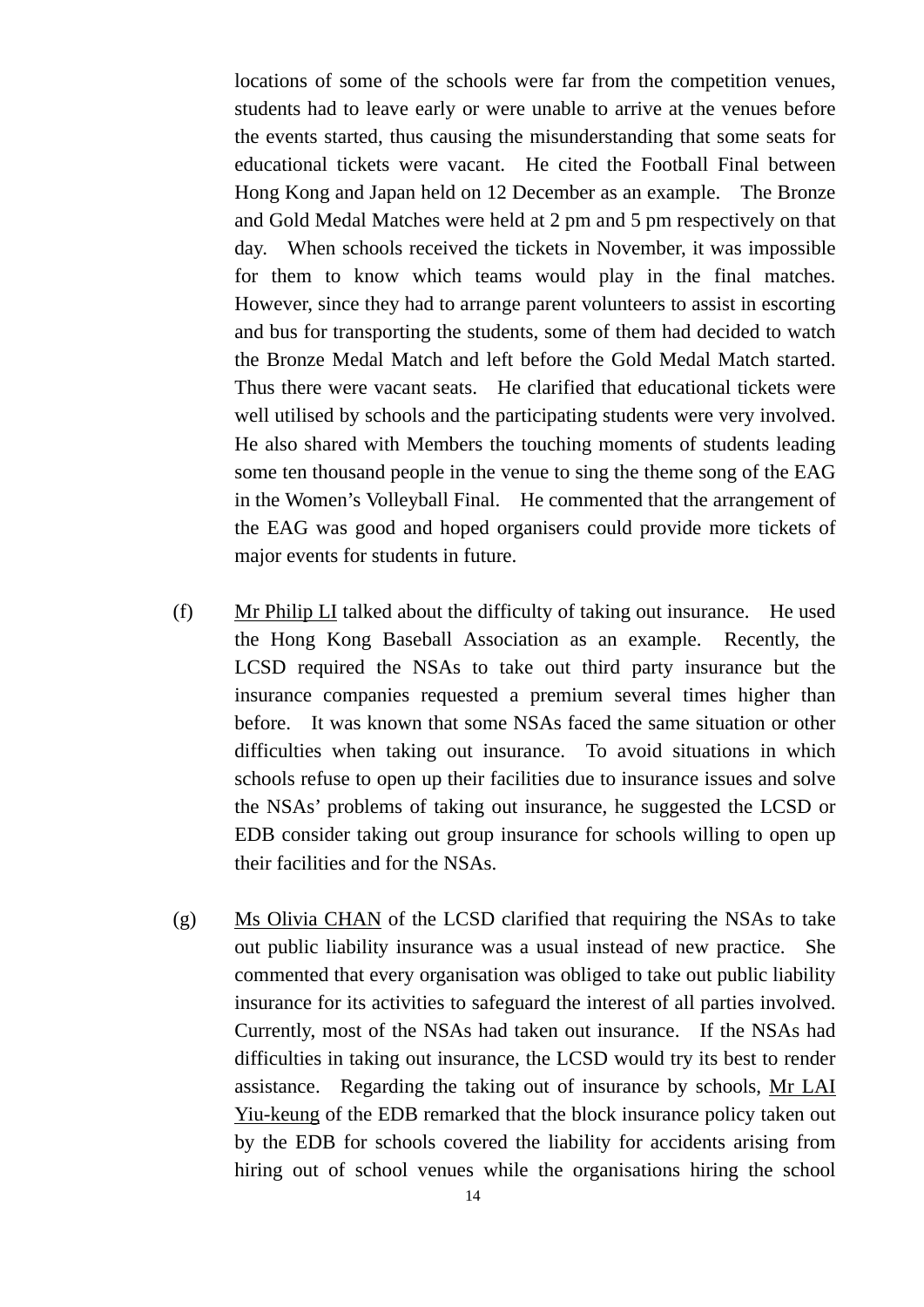venues had to take out insurance for their activities. The EDB had uploaded the Common Questions and Answers on Block Insurance Policy to its website. Schools and the NSAs were welcome to refer to the information.

- (h) Mrs Stella LAU said that her school was often hired by organisations because it was close to an MTR station. She was happy to hire out the facilities of her school but emphasised that the hirers had to take out insurance exclusively for the activities organised. So far she had not met any problems. Besides, she added that schools also had the problem of shortage of venues. Most schools arranged sports activities for their students after school hours and her school had to hire venues in other schools for practice. She commented that apart from promoting sports, schools also pursued outstanding achievements. Some students were elite athletes but after school they did not have a fixed training venue. To avoid affecting the revision time of students, she suggested the Government consider building a well-equipped sports venue in an accessible location for schools in order to solve the problem of shortage of venues.
- (i) Mr TONG the Vice-chairman suggested revising the terms of reference of the Student Sports Activities Co-ordinating Sub-Committee (SSACS), including drawing up the framework and specific policy objectives of activities for students in kindergartens and from primary one to higher education institutions, as the service targets of the SSP would be extended to kindergartens.
- (j) Mr LAI Yiu-keung of the EDB was of the view that higher education institutions in Hong Kong enjoyed autonomy and academic freedom while the University Grants Committee was concerned about whether institutions could provide education of top quality most cost-effectively. In view of this, it might not be appropriate to include sports activities for students of higher education institutions in the terms of reference of the SSACS. Besides, he opined that the second point in the terms of reference regarding policies of promotion of student sports activities had already covered the kindergarten level.
- (k) Ms Olivia CHAN of the LCSD remarked that the terms of reference were for the SSACS of the last term. She suggested the SSACS of the new term could revise the relevant terms of reference appropriately and report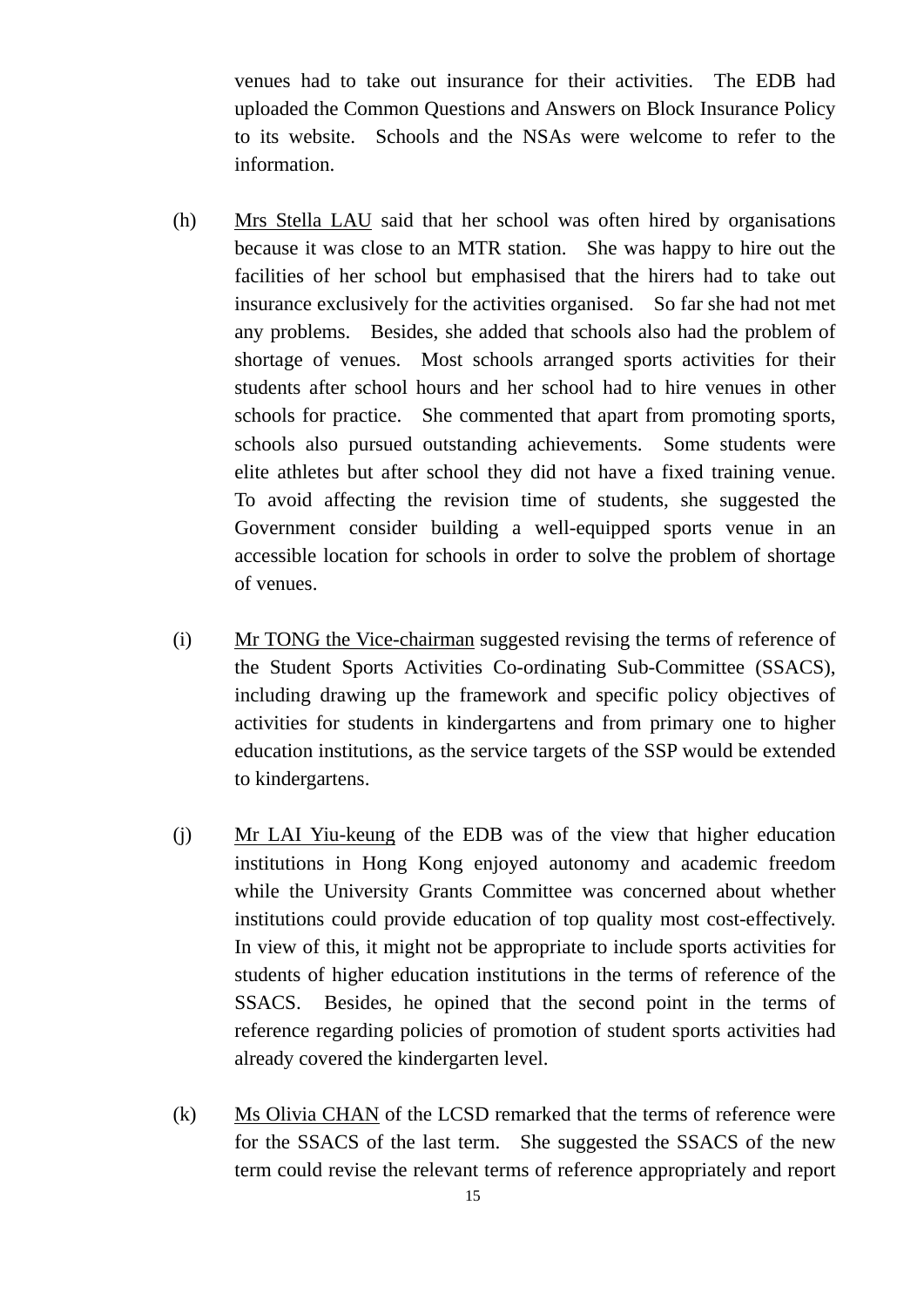to this Committee in due course.

6.7 The Chairman thanked Members for their views. He believed that the SSACS had to continue to put effort and devise strategies to promote student sports activities and convey the views of schools and students in order to implement the intensification of the scope of the SSP to achieve the ultimate goal of "One Student, One Sport". Since Mr YEUNG the Chairman and some Members of the SSACS of the last term had already left their posts, he suggested nominating the incumbent Chairman of the Hong Kong Subsidised Secondary Schools Council and academic affairs veteran, Mr LIU Ah-chuen to be the Convenor of the SSACS of the new term and inviting academic affairs veteran and the incumbent Chairlady of the Hong Kong Schools Sports Federation, Mrs Stella LAU to be the Vice-convenor. Mr LIU and Mrs LAU both accepted the invitation. The Chairman expressed his gratitude and welcomed other Members to join the SSACS of the new term to give opinions on school affairs. Interested Members were asked to return the duly completed reply slips to the Secretariat after the meeting.

#### **Item 6: Any Other Business**

### **National Fitness Regulations**

7.1 The Chairman said the State Council of the People's Republic of China enacted and implemented the National Fitness Regulations (Regulations) in October 2009 with the aims of further promoting sports and physical activities for all and protecting citizens' legitimate rights to participate in these activities. The Regulations were discussed in the previous Sports Commission meeting during which SHA requested the CSC to study the Regulations to see if it was appropriate for Hong Kong to use them as reference. He asked Ms LOK Kit-ha of the LCSD to brief Members on the contents of the Regulations and invited Members to refer to the details of the Regulations tabled at the meeting.

7.2 Ms LOK Kit-ha of the LCSD briefed Members on the background information and provisions of the Regulations. She said that guidelines for implementing the Regulations included formulating work objectives and measures of national fitness, providing public sports facilities, promoting sports and physical activities for all, encouraging sponsorship, and encouraging enterprises and community groups to implement various types of sports and physical activities for all and designating 8 August of every year as the "National Fitness Day." Through regular monitoring of people's physical fitness and studies on sports and physical activities, the national fitness plan would be revised, publicity on sports and physical activities for all intensified, student sports plan formulated and public access to school sports facilities encouraged. These directions were in line with our current drive to promote sport for all. As the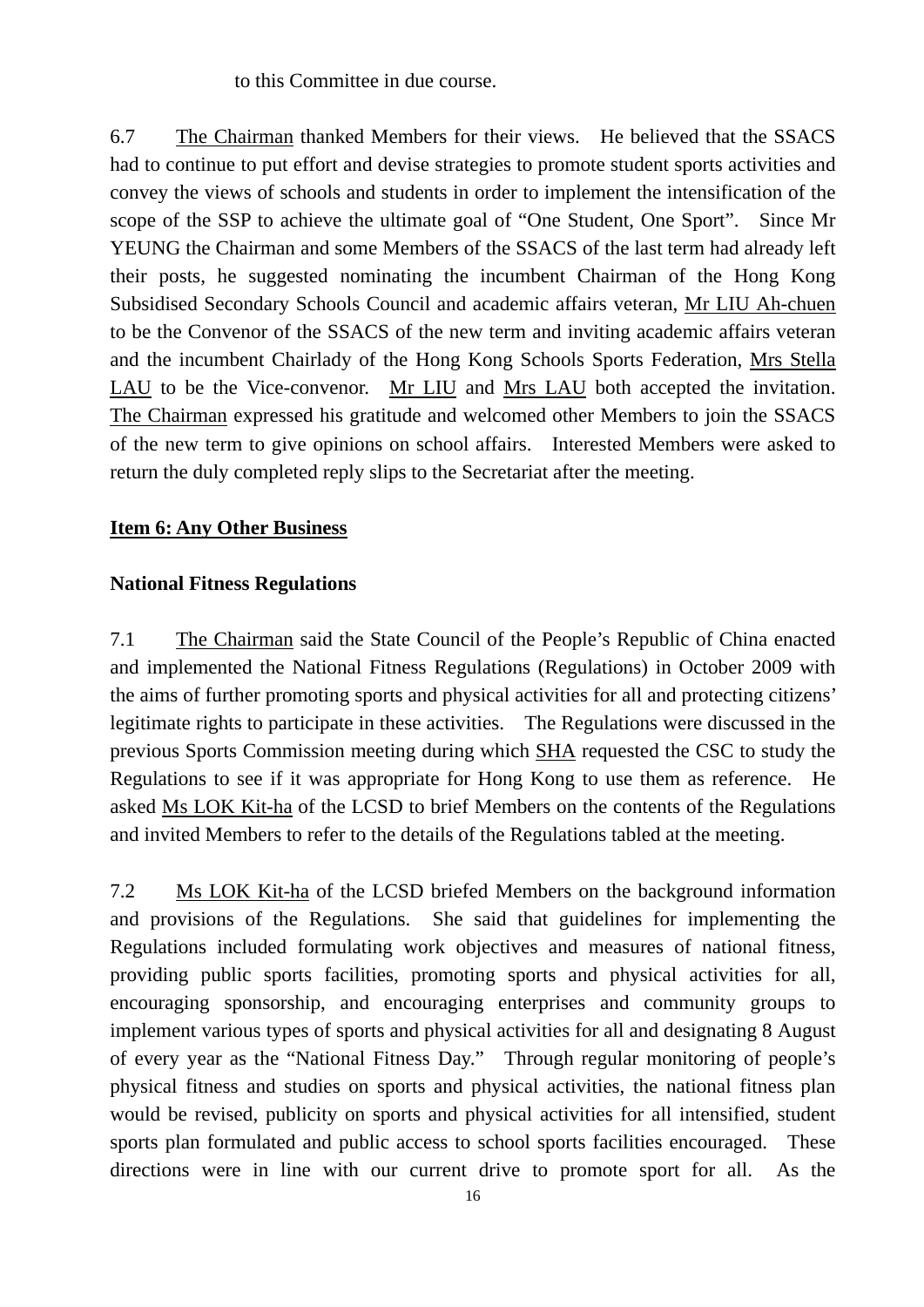Regulations were nearly implemented, the Mainland did not come up with any specific action plan yet. The LCSD would keep contact with the Mainland so as to have a detailed understanding of its specific plan on the implementation of the Regulations, which Hong Kong might use as reference.

7.3. Prof Stephen WONG remarked that the Mainland was very systematic in its implementation of national sports activities. Article 21 of the Regulations stipulated "schools shall ensure that students have sports activities for one hour a day at school". This indicator was also internationally recognised, but it was not yet achieved in Hong Kong. Fewer young people participated in sports activities due to studies. He hoped that the one-hour indicator would be made known to them clearly.

7.4 Mr LIU Ah-chuen concurred with this direction, but he was of the view that detailed discussion should be held with the EDB as curricula were involved.

7.5 Mr LAI Yiu-keung of the EDB said that one-hour of physical activity daily proposed by the World Health Organization included sports and daily household activities. According to the findings of our study, most of the primary students did exercise together with their parents, so parents played a crucial role. Therefore, he suggested that schools should strengthen co-operation with parents and work hand in hand with them to promote the benefits of doing exercise to students. As to the suggestion that students should have sports activities for one hour a day at school, he was of the view that Hong Kong was highly and densely populated with small room for activity in schools, so it would be difficult to implement the suggestion in the near future. Regarding the suggestion that the number of PE sessions should be increased, he said that students already had two or three PE sessions every week. Due to the constraints of school campus and facilities, it would be quite difficult to increase the number of PE sessions. He agreed with the general direction that students' physical activities should be increased, but further studies should be conducted on its implementation.

7.6 Dr Regina CHING of the Department of Health hoped that the CSC and the SSACS would pay attention to community and family facilities as well as duties of respective individuals, families and employers, in addition to the LCSD and school facilities, in their future discussion. Besides, she agreed that an interest in sports participation should be cultivated in childhood in order to encourage public participation in sports. She said that she would join the SSACS and work hand in hand with the members to study on how to encourage active participation by parents.

7.7 Mr LAI Yiu-keung of the EDB provided figures of students taking PE Elective (Hong Kong Diploma of Secondary Education) under the New Senior Secondary